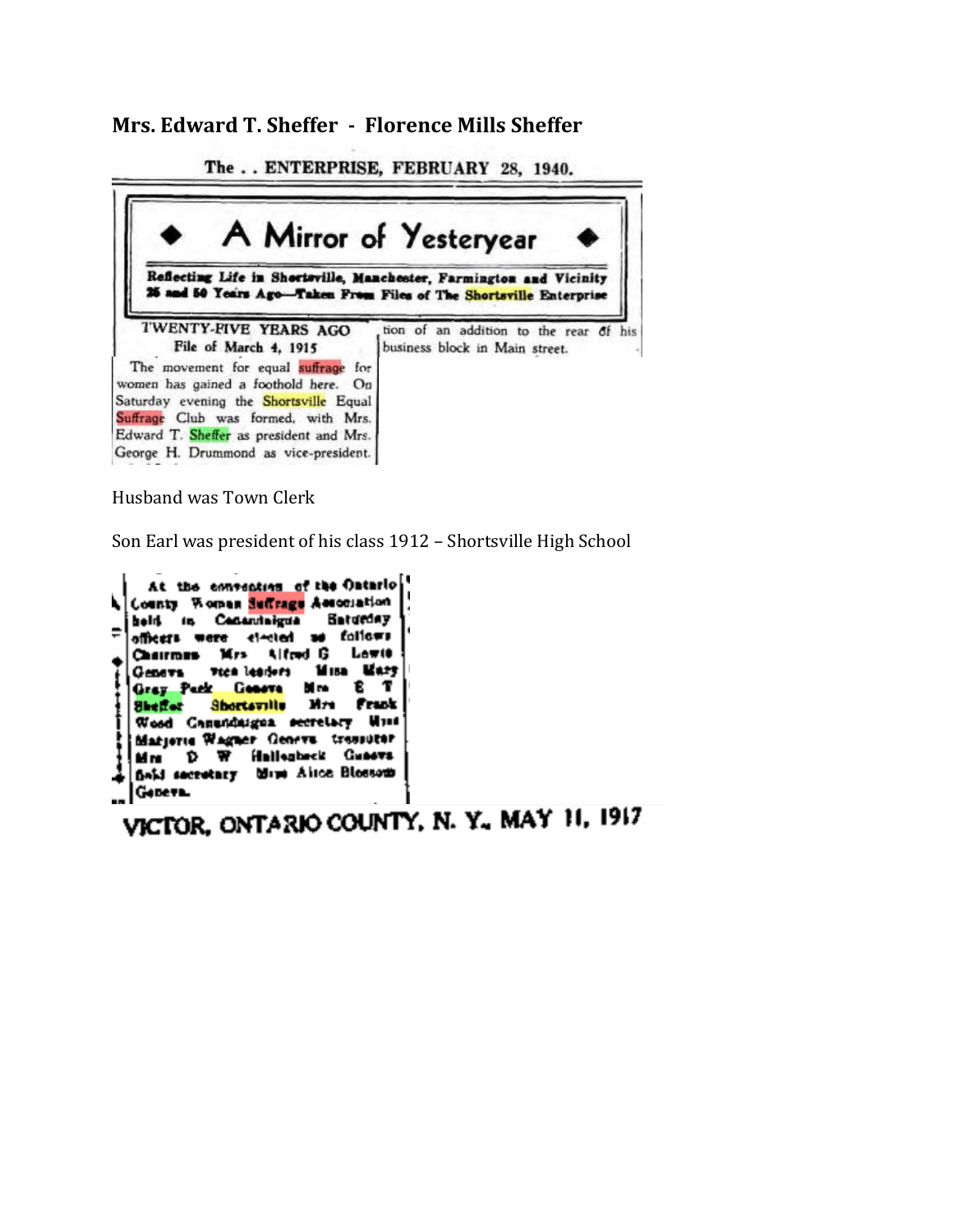|                                      | WOMEN CAMPAIGNING                                                                                                                                                                                                                                                                                                                                                                                                                                                                                                                                                                                                                         |
|--------------------------------------|-------------------------------------------------------------------------------------------------------------------------------------------------------------------------------------------------------------------------------------------------------------------------------------------------------------------------------------------------------------------------------------------------------------------------------------------------------------------------------------------------------------------------------------------------------------------------------------------------------------------------------------------|
|                                      | <b>Suffragists of Ontario County Aiding</b>                                                                                                                                                                                                                                                                                                                                                                                                                                                                                                                                                                                               |
|                                      | in State-wide Movement.                                                                                                                                                                                                                                                                                                                                                                                                                                                                                                                                                                                                                   |
| was the chief speaker.<br>treasurer. | Shorteville, May 5.-The Ontario<br>county Suffrage organization met here<br>yesterday with 150 women present. It<br>was one of the sixty-two meetings to<br>be held in the State before June 1st.<br>Mrs. Raymond Brown of New York.<br>former president of the New York<br>State Woman's Suffrage association.<br>Mrs. Alfred G. Lewis of Geneva was<br>elected county leader; Mrs. J. F.<br>Barker of Geneva, first vice leader;<br>Mrs. C. T. Marsh of Victor, second<br>vice leader; Mrs. Edward T. Sheffer of<br>Shortsville, third vice leader: Mrs. T.<br>H. Truslow of Geneva, secretary, and<br>Mrs. T. W. oHlienbeck of Geneva. |

Syracuse Herald, May 5, 1916

Find a Grave: **Florence M Mills Sheffer** Birth: unknown Death: Jan. 28, 1929 age 58 years 5 months Family links: Spouse: Edward T Sheffer (\_\_\_\_ - 1946) Burial: Brookside Cemetery Shortsville Ontario County New York, USA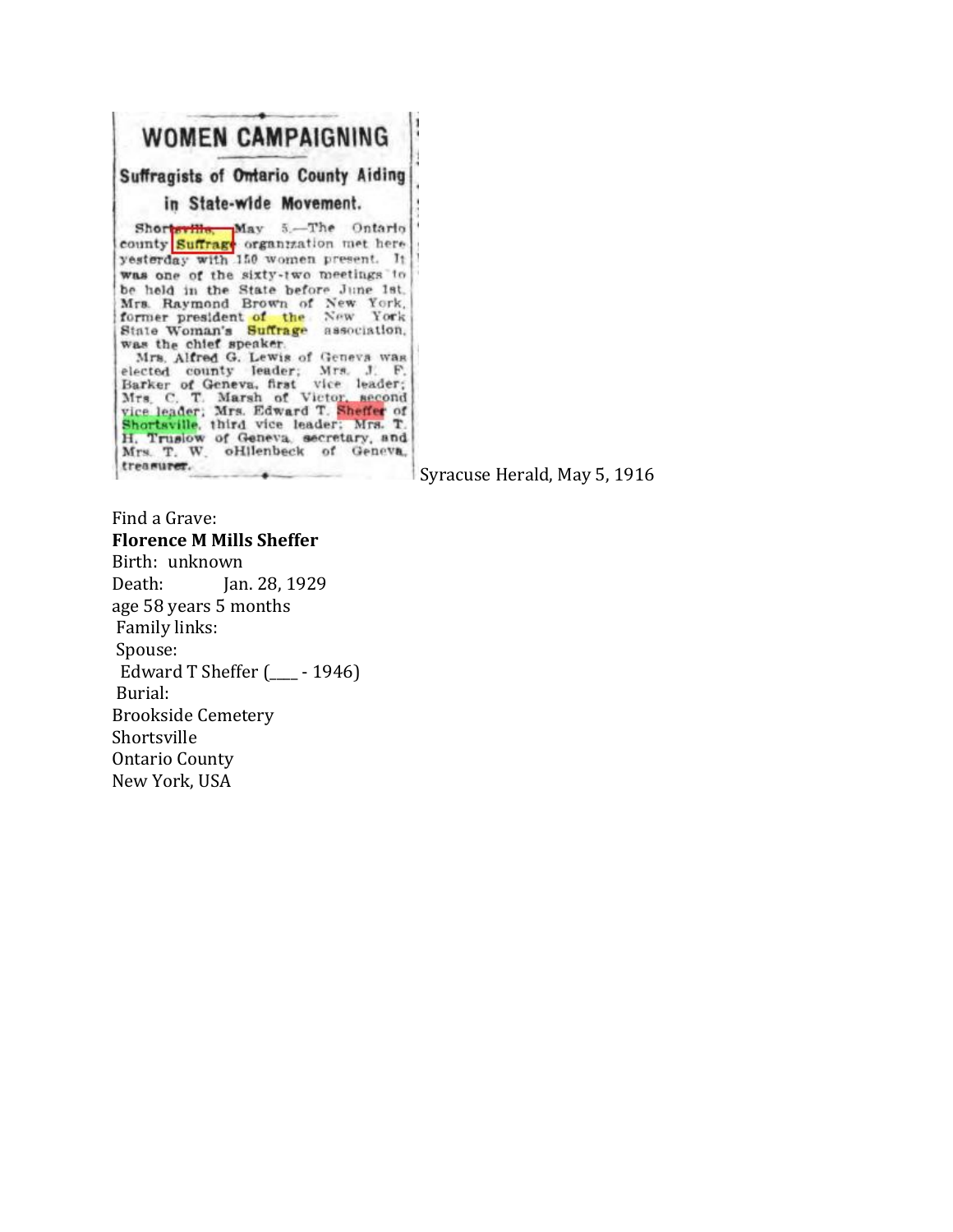| Ex-Supervisor<br>And Town Clerk                                                                                                                                                                                                                                                                    | ÿ1<br>п                |
|----------------------------------------------------------------------------------------------------------------------------------------------------------------------------------------------------------------------------------------------------------------------------------------------------|------------------------|
| Taken by Death                                                                                                                                                                                                                                                                                     | t                      |
| Shortsville-Edward T. Sheffer,<br>75, former supervisor and town<br>cierk for Manchester and ex-mayor<br>and postmaster of Shortsville, died<br>Tuesday Aug. 27, at his home. 157<br>Grand Avenue, Rochester, after a<br>long illness.                                                             | 1:<br>v                |
| -1<br>Born in Shortsville Dec. 24, 1870.<br>he was educated in tne village<br>schools and became active in civic<br>allairs at an early age. He was<br>an officer of the old Shortsville<br>Wheel Company. He became Man-<br>chester town clerk in the early<br>1900s and later was elected super- | ī<br>Ì,<br>E           |
| YISOU.<br>In 1922 he was appointed post-<br>master of Shortsville and served<br>for many years as mayor,. He was<br>a lifelong member of the Preshy-<br>terian Church of Shortsville and a<br>member of Garoga Lodge, F&AM,<br>Clifton Springs. He had lived in                                    | Ł,                     |
| Rochester about three years.<br>Survivors are his wife. Mrs. El- n<br>sie C. Sheffer: one son, Earl C. She- [n<br>ffer, Tarrytown; one sister, Mrs. id<br>William Fisher, Rochester, and se- h<br>veral nieces and nephews.<br>Funeral services will be held<br>from the J. M. Stoddard & sons     | ٦                      |
| funeral home, Shortsville, Saturday<br>at 2 p. m., the Rev. Angus J. Mac-<br>Millan, Waterloo, officiating. In-<br>terment will be in Brookside Ceme-13<br>tery, this village.                                                                                                                     | <b>DM Aug 29, 1946</b> |

Florence M Sheffer 1900 United States Federal Census Name: Florence M Sheffer Age: 29 Birth Date: Aug 1870 Birthplace: Canada Home in 1900: Manchester, Ontario, New York Race: White Gender: Female Relation to Head of House: Wife Marital Status: Married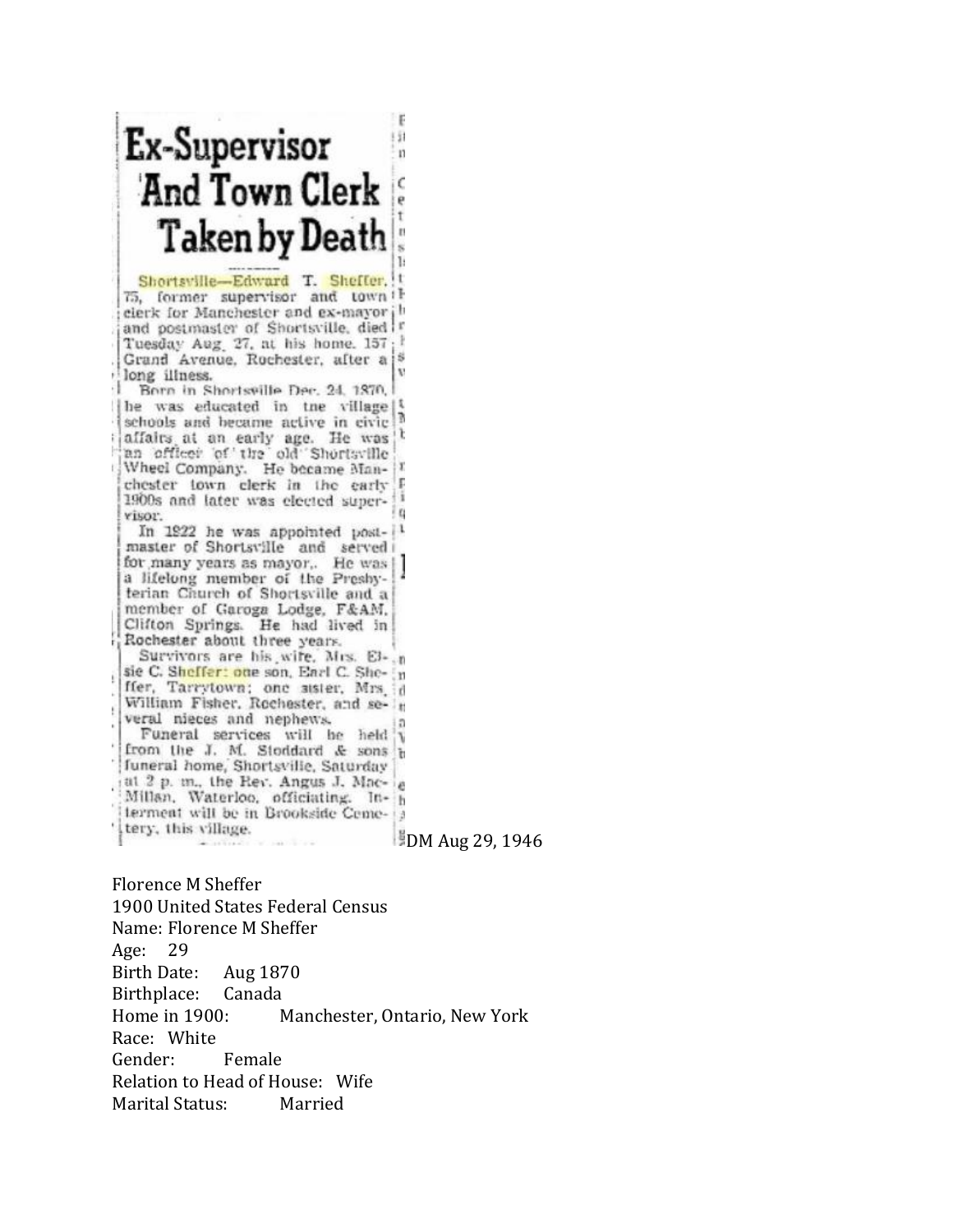Spouse's Name: Edward T Sheffer Marriage Year: 1892 Years Married: 8 Father's Birthplace: New York Mother's Birthplace: New York Mother: number of living children: 1 Mother: How many children: 1 Occupation: View on Image Household Members: Name Age Edward T Sheffer 29 Bookeeper Florence M Sheffer 29 Earle C Sheffer 6 Florence M Sheffer 1910 United States Federal Census Name: Florence M Sheffer Age in 1910: 39 Birth Year: abt 1871 Birthplace: Canada [Canada English] Home in 1910: Manchester, Ontario, New York Street: Habron Street Race: White Gender: Female Immigration Year: 1881 Relation to Head of House: Wife Marital Status: Married Spouse's Name: Edward J Sheffer Father's Birthplace: Pennsylvania Mother's Birthplace: England Native Tongue: English Able to Read: Yes Able to Write: Yes Years Married: 17 Number of Children Born: 1 Number of Children Living: 1 Neighbors: View others on page Household Members: Name Age Edward J Sheffer 39 Bookeeper, Wheel Shop Florence M Sheffer 39 Earl C Sheffer 15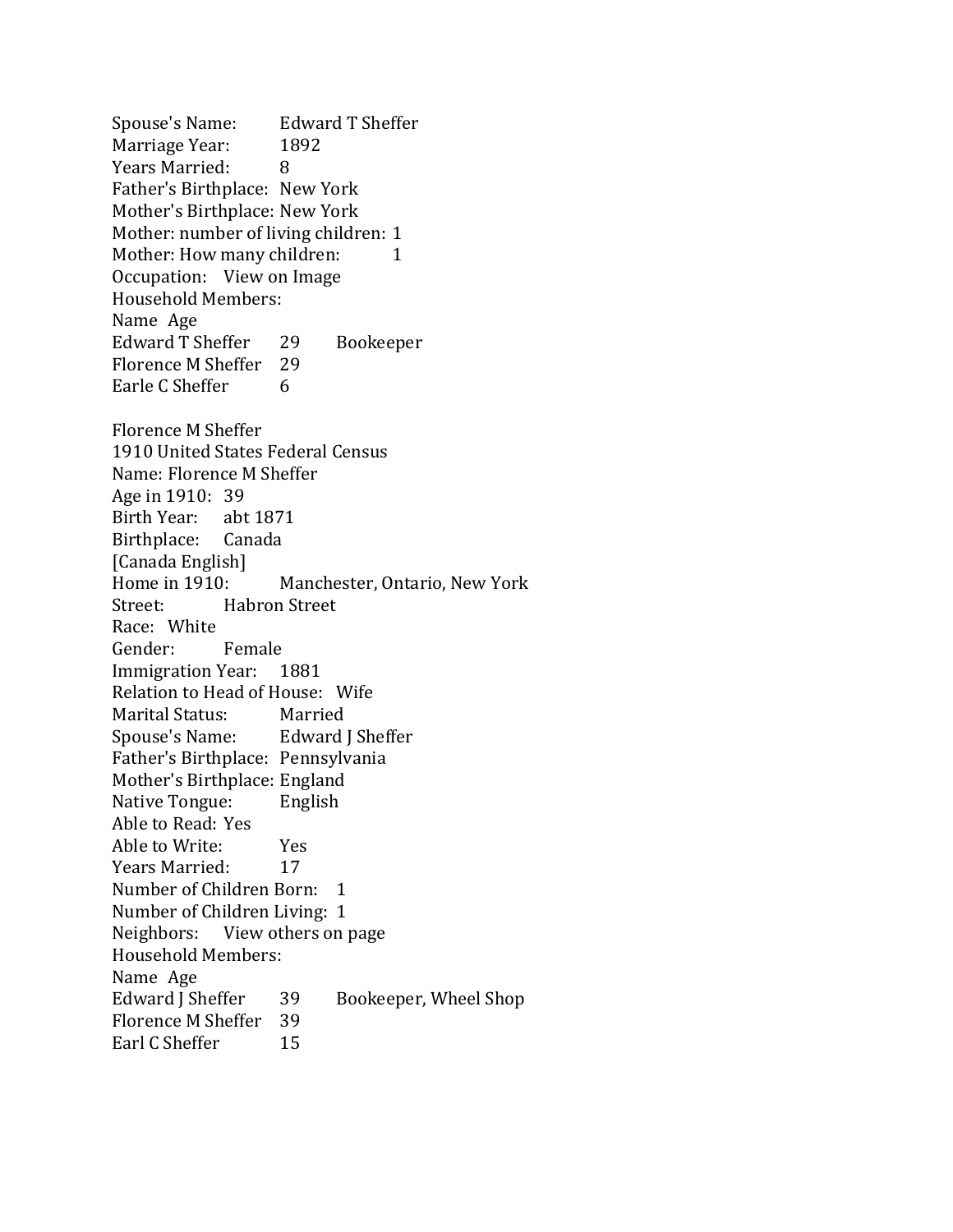## ONTARIO COUNTY.

## **SHEFFER.**

The Sheffer family, represented in the present generation by Edward Thatcher Sheffer, of Shortsville, New York, is an honored one in that state, several generations residing there, faithfully performing their part as public-spirited citizens.

(I) The first of the name of whom we have definite information was Roswell P. Sheffer. He married Mary Hilliard and among their children was Ceylon, see forward.

(II) Ceylon, son of Roswell P. and Mary (Hilliard) Sheffer, received a practical education in the schools of the neighborhood, and upon arriving at man's estate became a prominent manufacturer of Shortsville, continuing for many years. He made the original Shortsville Iron Beam Plow, which was considered a very useful adjunct to the farm. He held a high position in the industries of the town, and was considered by all who knew him as an exemplary character and an active factor in promoting the best interests of the community. He followed the doctrines of the Presbyterian church, and in politics adhered to the principles of the Republican party. He married Emma Thatcher, born 1849, died October 14, 1883, daughter of Isaac and Ann Thatcher. Among their children was Edward Thatcher, see forward.

Isaac Thatcher, father of Emma (Thatcher) Sheffer, was born in Ontario. Wayne county, New York, October 28, 1824, died March 25. 1910, at the age of almost eighty-six years, son of Joseph and Abigail (Durfee) Thatcher. When about seven years old his father died and he then left home and went to Clifton Springs, where he remained until he was fourteen years old, and then located in Shortsville and made his home there for several years. He later went to Albion and learned the trade of wagonmaker, remaining for four years, after which he returned to Shortsville and there spent the remainder of his life. He married Ann - who died September 5. 1898. Children: Emma, aforementioned as the wife of Ceylon Sheffer: Mrs Charles H. Davison: Dr. Edward Thatcher and Burritt Thatcher.

(III) Edward Thatcher, son of Ceylon and Emma (Thatcher) Sheffer, was born at Shortsville, Ontario county, New York, December 24. 1870. He received his education in the public school of the village, and upon the completion of his studies pursued a course in a business college in Rochester, New York. For the following six years he served in the capacity of bookkeeper and cashier of the Metropolitan Storage and Transfer Company of Rochester. He then returned to his native

## ONTARIO COUNTY.  $417$

town and accepted a similar position with the Shortsville Wheel Company, in which he is serving at the present time (1911), discharging his duties to the satisfaction of all concerned. Mr. Sheffer is a great lover of unisic and possesses a fine voice for solo work, and at present is filling an engagement in the choir of St. John's Church of Shortsville. He is a member of the Independent Order of Odd Fellows, and a Republican in politics. In all matters pertaining to the welfare of the place of his birth, Mr. Sheffer takes an active interest, and he is highly regarded in the community. He married. October 17, 1892, Florence M. Mills. of Lindsay, Province of Ontario, Canada, daughter of Ansel and Ursula (Daggs) Mills. One child, Earle C., born May 18, 1894, now attending high school.